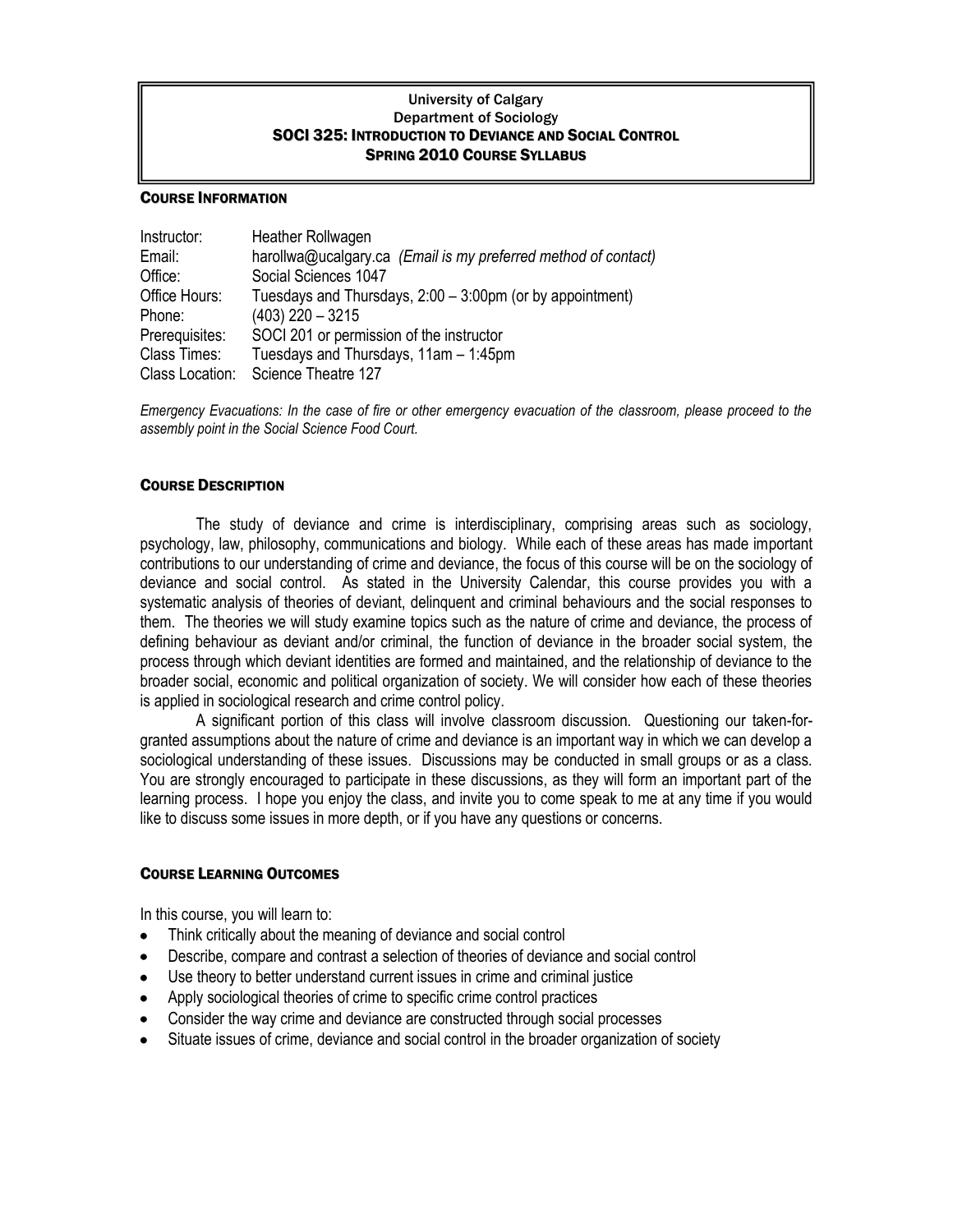#### REQUIRED TEXTS

#### *\*BOTH TEXTS ARE AVAILABLE AT THE CAMPUS BOOKSTORE*

Adler, Patricia A. and Peter Adler. (2009) *Constructions of Deviance: Social Power, Context, and Interaction, 6th edition*. Belmont, CA: Wadsworth. ISBN-13: 978-0-495-50429-0

Goode, Erich and D. Angus Vail. (2008) *Extreme Deviance*. Thousand Oaks, CA: Pine Forge Press. ISBN-13: 978-1-4129-3722-1

#### **ASSESSMENT**

|                                                       | Component           | Date                                |       |    |                                                           |                                                               | Value (as % of final grade) |          |  |
|-------------------------------------------------------|---------------------|-------------------------------------|-------|----|-----------------------------------------------------------|---------------------------------------------------------------|-----------------------------|----------|--|
|                                                       | Mid-term exam       | Tuesday, June 8 (in class)          |       |    | 50% if no term paper written<br>30% if term paper written |                                                               |                             |          |  |
|                                                       | Optional term paper | Thursday, June 24 (submit in class) |       |    |                                                           |                                                               | 40%                         |          |  |
| Final exam                                            |                     | Registrar scheduled (TBA)           |       |    |                                                           | 50% if no term paper submitted<br>30% if term paper submitted |                             |          |  |
| Grades will be assigned based on the following scale: |                     |                                     |       |    |                                                           |                                                               |                             |          |  |
| A+                                                    | 96-100              | B+                                  | 80-84 | C+ |                                                           | 67-69                                                         | D                           | 50-59    |  |
| A                                                     | 90-95               | B                                   | 74-79 | С  |                                                           | 63-66                                                         | F                           | $0 - 49$ |  |
| A-                                                    | 85-89               | B-                                  | 70-73 | C- |                                                           | 60-62                                                         |                             |          |  |

*\*\*The grades for a course component may be scaled to maintain equity among sections and to conform to departmental norms.*

# ASSESSMENT DETAILS

#### *MID-TERM EXAM*

The mid-term exam will be written during class time on Tuesday, June 8, 2010. The exam will cover material from classes 1-6, and will include material covered through lecture, guest speakers, class discussions, films and assigned readings. The exam will be comprised of multiple choice, short answer and long answer questions. This is a closed book exam.

#### *OPTIONAL TERM PAPER*

Some students prefer to submit written assignments to taking tests. Therefore, there is an option to write a term paper for this course, which will be worth 40 percent of your final grade. The term paper will provide those students who are interested with the opportunity to explore a topic in crime or deviance from a sociological perspective. Topics could include a specific type of crime or deviance or a crime control policy. The paper is not simply a research paper; rather, you must formulate a sociological question about the topic, and answer this question using sociological theory and research. This paper will not involve any original research. You are encouraged to come speak to me about your topic to ensure you are on the "right track." Papers will be between 10 and 12 pages, typed and double-spaced. A grading rubric is posted on Blackboard, and you are encouraged to consult this rubric when planning, researching and writing your paper.

## *FINAL EXAM*

The final exam will be written during the Registrar-scheduled exam period. The exam will cover material from classes 8-12, and will include material covered through lecture, guest speakers, class discussions, films and assigned readings. The format will be similar to the mid-term exam. This exam is a closed book exam.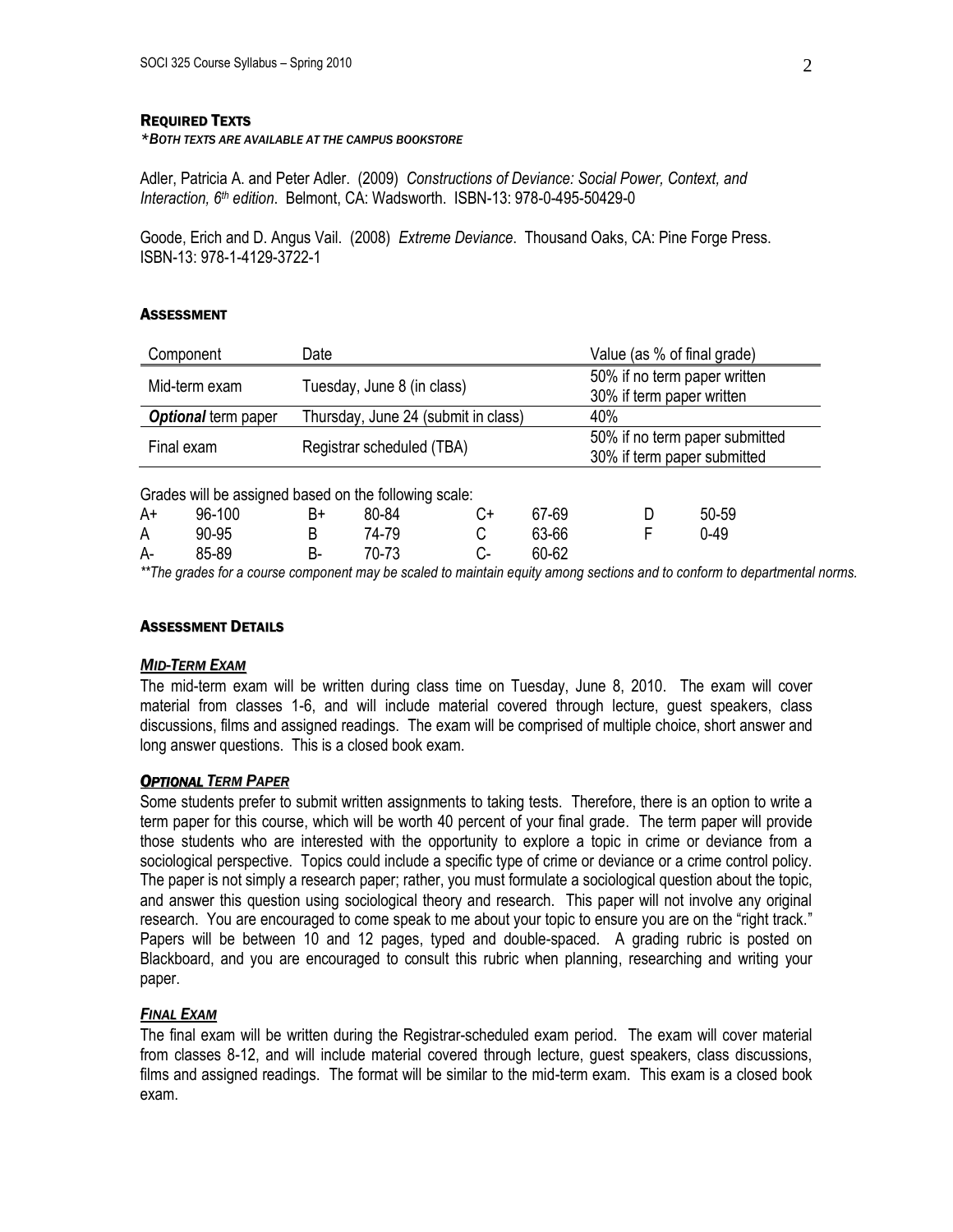# TIPS FOR SUCCESS:

- Keep an open mind. Some people in the class may find some material we cover disturbing, odd, morally reprehensible, extreme or all of the above. While these reactions are expected and certainly valid, this class will focus on examining why individuals engage in deviant behaviour, why individuals react to deviance the way they do, and how deviant behaviour is managed. I encourage you to reflect on your own opinions of deviant behaviour throughout the course.
- Read the assigned readings before class, and be prepared to discuss these readings in class
- When doing the reading, think about the general idea, rather than the specific details. Ask yourself:
	- o What is the general idea / thesis / argument presented?
	- o How does the author support his/her idea? What empirical evidence is used?
	- o How does this reading relate to the other readings assigned for the week?
	- o How does this reading relate to previous ideas discussed in the course?
- Take notes during formal lectures, but also during informal class discussions, videos, guest speakers and on all the readings. All this material may appear on an exam.
- If you plan to write a term paper, come see me in my office hours. I am happy to help you formulate a specific sociological question, and assist you in developing your ideas. The earlier you start, the better!

## SOME IMPORTANT CLASS POLICIES

## *Inclusive and Supportive Classroom Environment*

I will do my best to create a space in which you feel comfortable asking questions, discussing the topics and deepening your understanding of the sociology of crime and deviance. Similarly, I will not tolerate any language or behaviour that undermines this safe space. Should you have any concerns, please bring them to my attention.

## *Use of laptop computers in class*

You are permitted to use a computer in class for the sole purpose of taking notes. If it is discovered that you are not using your computer for this purpose, you will be asked to put away the computer, and you will not be permitted to use your computer in class again.

## *Cell phones*

Please try and remember to turn off your cell phone in class. If you must leave your cell phone on or bring a pager to class, please come speak to me so that we may work out an arrangement that will not disrupt the learning or teaching environment of the class.

## *Late assignments*

Unless prior arrangements or proper documentation (i.e. medical certificate) are provided, term papers that are not handed in at the *beginning* of class will be subject to a late penalty of 10 percent for each day the assignment is late (including weekend days).

## *Email*

Email is a great way to get in touch with me regarding administrative issues and questions. However, substantive concerns regarding course material or term papers should be directed to me in person during my office hours. Please note that it may take up to 24 hours to receive a response from me during the week, and I do not respond to emails on the weekend. When emailing me, please include your full name.

## *Exam Policies and Deferrals (Assignments and Exams)*

You must provide me with advance notice if you are unable to take an exam or pass in a term paper on time. All requests for deferral of a course component due to health reasons must be accompanied by written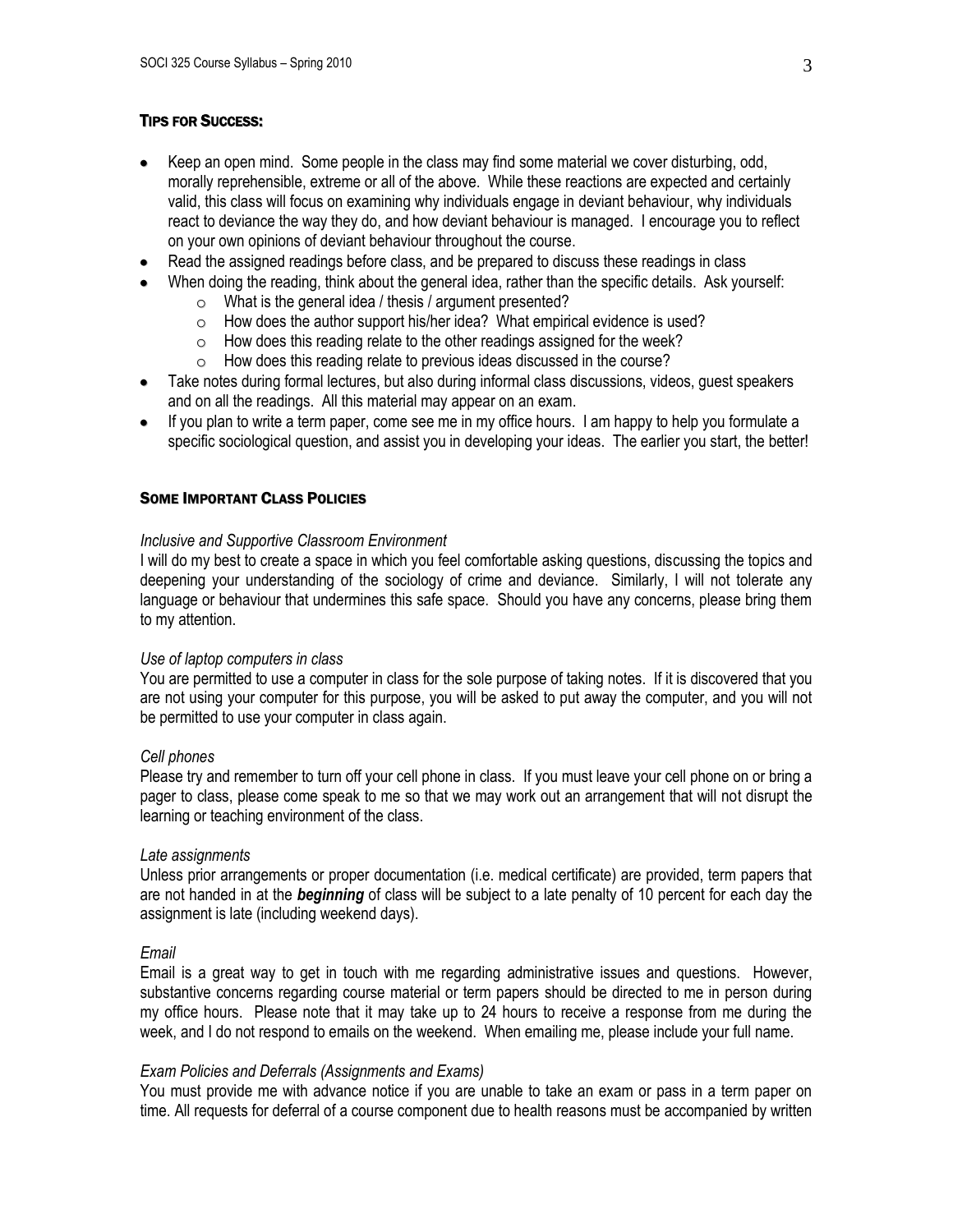documentation as outlined in the University Calendar and should be obtained while you have the physical or emotional problem rather than after recovery. Deferred exams may be allowed in the following circumstances: illness, domestic affliction or religious conviction. If you have missed an exam for a legitimate reason, you will be able to write a "make up" exam as close to the original exam date as possible, at a time determined by the instructor. Travel arrangements and misreading of the syllabus are not valid reasons for requesting a deferred exam. Deferred exams will not be granted if it is determined that you have not shown just cause. Please note that requests to defer a final examination or to defer term work past the end of a term go through the Undergraduate Programs Office (UPO) and must be processed by the deadlines that are established in the U of C Calendar. You can find the forms you need online:

## *Deferred Final Exam Application*:

# <http://www.ucalgary.ca/registrar/files/registrar/Winter2008DEFERREDFINALEXAMINATIONS.pdf> *Deferred Term Work Form*: <http://www.ucalgary.ca/registrar/files/registrar/defTW.pdf>

You must submit these deferral forms to the Social Sciences Associate Dean (Students) through the UPO office: Undergraduate Programs Office, 4th Floor, MacEwan Student Centre. Only the Associate Dean approves requests for deferrals which extend beyond the end of a term. Instructors are not involved in such decisions. To make an appointment with the Associate Dean, phone (403) 220-8155.

## *Ethics*

You are advised that any research with human subjects--including any interviewing (even with friends and family), opinion polling, or unobtrusive observation--must have the approval of the Departmental Ethics Committee. Human subject research is not permitted in writing the optional term paper assigned in this course.

## *Academic Misconduct*

Cheating is regarded as a serious academic offense. Students are advised to consult the University Calendar, which presents a Statement of Intellectual Honesty and definitions and penalties associated with cheating, plagiarism, and other academic misconduct.

## *The Freedom of Information and Protection of Privacy (FOIP)*

This legislation disallows the practice of having students retrieve assignments from a public place, e.g., outside an instructor's office or the Department main office. Term assignments must be returned to students individually, during class, or during my office hours; if you are unable to pick up your assignment you may provide me with a stamped, self-addressed envelope to be used for the return of the assignment.

## *Safewalk*

The University of Calgary provides a "safe walk" service to any location on Campus, including the LRT, parking lots, bus zones, and campus housing. For Campus Security/Safewalk call 220-5333. Campus Security can also be contacted from any of the "Help" phones located around Campus.

## *Academic Accommodation*

Students with a disability, who require academic accommodation, need to register with the Disability Resource Centre (MC 295, telephone 220-8237). Academic accommodation letters need to be provided to course instructors no later than fourteen (14) days after the first day of class. *It is your responsibility to register with the Disability Resource Centre and to request academic accommodation, if required.*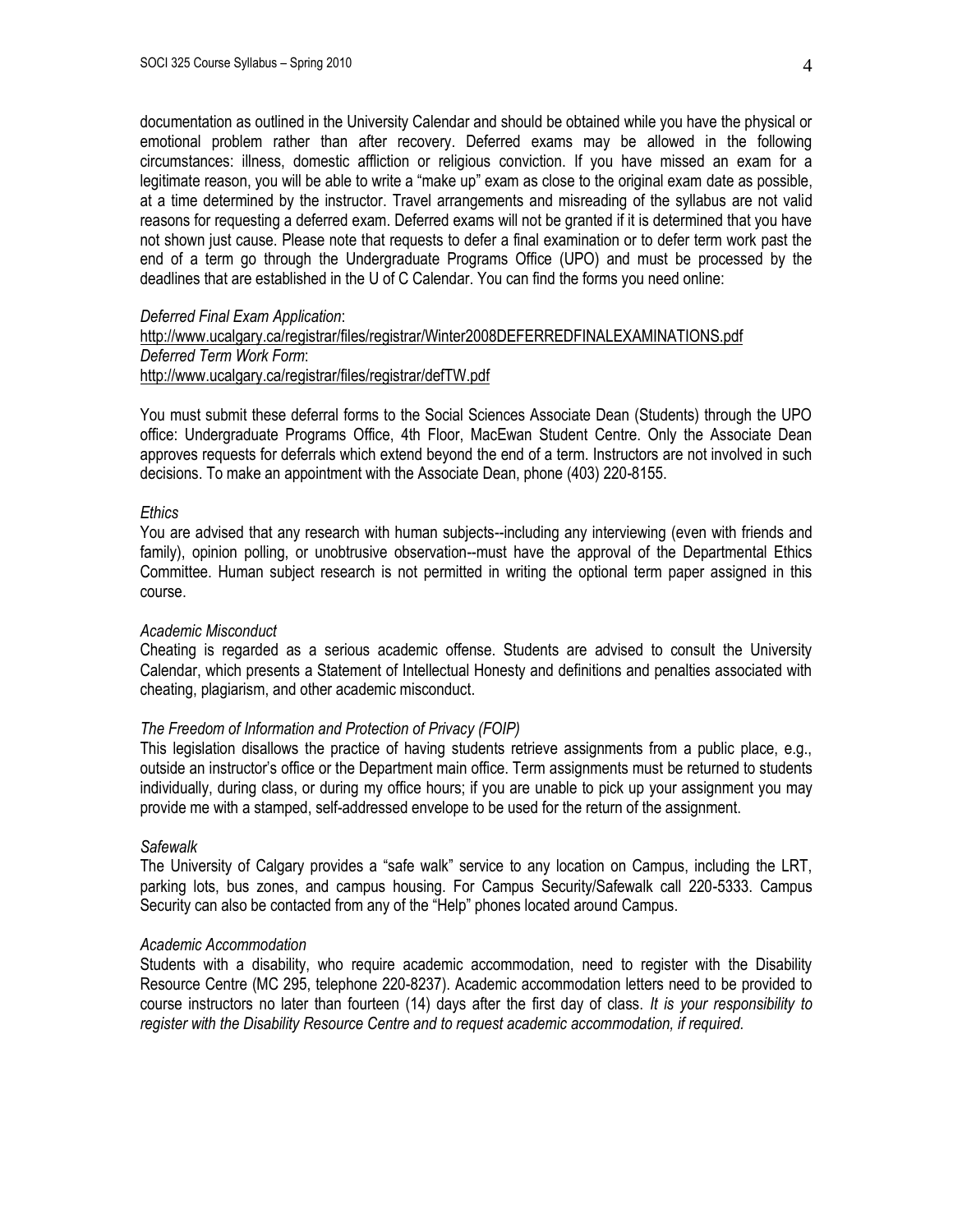## *Handing in Papers Outside of Class, Return of Final Papers and Release of Final Grades*

1. When students are unable to submit papers at class, they should make arrangements to hand in their papers directly to the instructor or teaching assistant rather than at the Sociology Department main office. 2. Final papers will not be returned through the Sociology Department main office. The Freedom of Information and Protection of Privacy (FOIP) legislation disallows the practice of having students retrieve assignments from a public place, (i.e., outside an instructor's office, the department office, etc.). Students who want their final papers returned by mail must attach a stamped, self-addressed envelope with the paper. Otherwise final papers will only be available for pick-up during the instructor's office hours at the end of this term or the beginning of the next term.

3. Final grades are not posted by the Sociology department. They are only available online.

| Date              | Topic                                      | Assigned Readings*                                                                                                                                                                                                                                                                                                                                                                                               |
|-------------------|--------------------------------------------|------------------------------------------------------------------------------------------------------------------------------------------------------------------------------------------------------------------------------------------------------------------------------------------------------------------------------------------------------------------------------------------------------------------|
| Tuesday, May 18   | The sociology of deviance                  | AA: "On the Sociology of Deviance" (Erikson)<br>GV: "Introduction: The Significance of Extreme Deviance"                                                                                                                                                                                                                                                                                                         |
| Thursday, May 20  | Social Control                             | AA: "An Integrated Typology of Deviance Applied to Ten<br>Middle-Class Norms" (Heckert and Heckert)<br>GV: "Pedophiles and Child Molesters" (Durkin and<br>Hundersmarck)<br>GV: "The Pleasure of Pain" (Apostolides)                                                                                                                                                                                             |
| Tuesday, May 25   | Researching deviance and<br>social control | AA: "Child Abuse Reporting" (Besharov and Laumann-<br>Billings)<br>AA: "Survey of Sexual Behavior of Americans" (Laumann et<br>al)<br>AA: "Researching Dealers and Smugglers" (Adler)                                                                                                                                                                                                                            |
| Thursday, May 27  | The functions of deviance                  | AA: "Functionalism: The Normal and the Pathological"<br>(Durkheim)<br>AA: "The Cyberporn and Child Sexual Predator Moral<br>Panic" (Potter and Potter)                                                                                                                                                                                                                                                           |
| Tuesday, June 1   | Deviance as strain                         | AA: "Strain Theory" (Agnew)<br>AA: "Fraud and the American Dream: The Ponzi Scheme"<br>(Trahan et al)                                                                                                                                                                                                                                                                                                            |
| Thursday, June 3  | Learning deviance                          | AA: "Differential Association" (Sutherland and Cressey)<br>AA: "Recreational Ecstasy Users" (Gourley)<br>AA: "Real Punks and Pretenders: The Social Organization<br>of a Counterculture" (Fox)<br>GV: "Tattoos are like potato chips you can't have just<br>one" (Vail)                                                                                                                                          |
| Tuesday, June 8   | <b>MID-TERM EXAM</b>                       | No assigned readings for class today                                                                                                                                                                                                                                                                                                                                                                             |
| Thursday, June 10 | Managing a deviant identity                | AA: "Convicted Rapists' Vocabulary of Motive" (Scully and<br>Morolla)<br>AA: The Devil Made me Do It: Use of Neutralizations by<br>Shoplifters" (Cromwell and Thurman)<br>GV: "NAAFA: Attempting to Neutralize the stigma of the<br>hugely obese body" (Gimlin)<br>GV: "Living in an Extremely Deviant Body" (personal<br>account)<br>GV: "The World According to NAMBLA: Accounting for<br>Deviance" (de Young) |
| Tuesday, June 15  | Deviance and control                       | AA: "Control Theory" (Hirschi)<br>AA: "Shifts and Oscillations in Upper-Level Drug Traffickers'<br>Careers" (Adler and Adler)<br>AA: "Deciding to Commit a Burglary" (Wright and Decker)                                                                                                                                                                                                                         |

TENTATIVE SCHEDULE OF CLASS TOPICS AND ASSIGNED READINGS (subject to change)